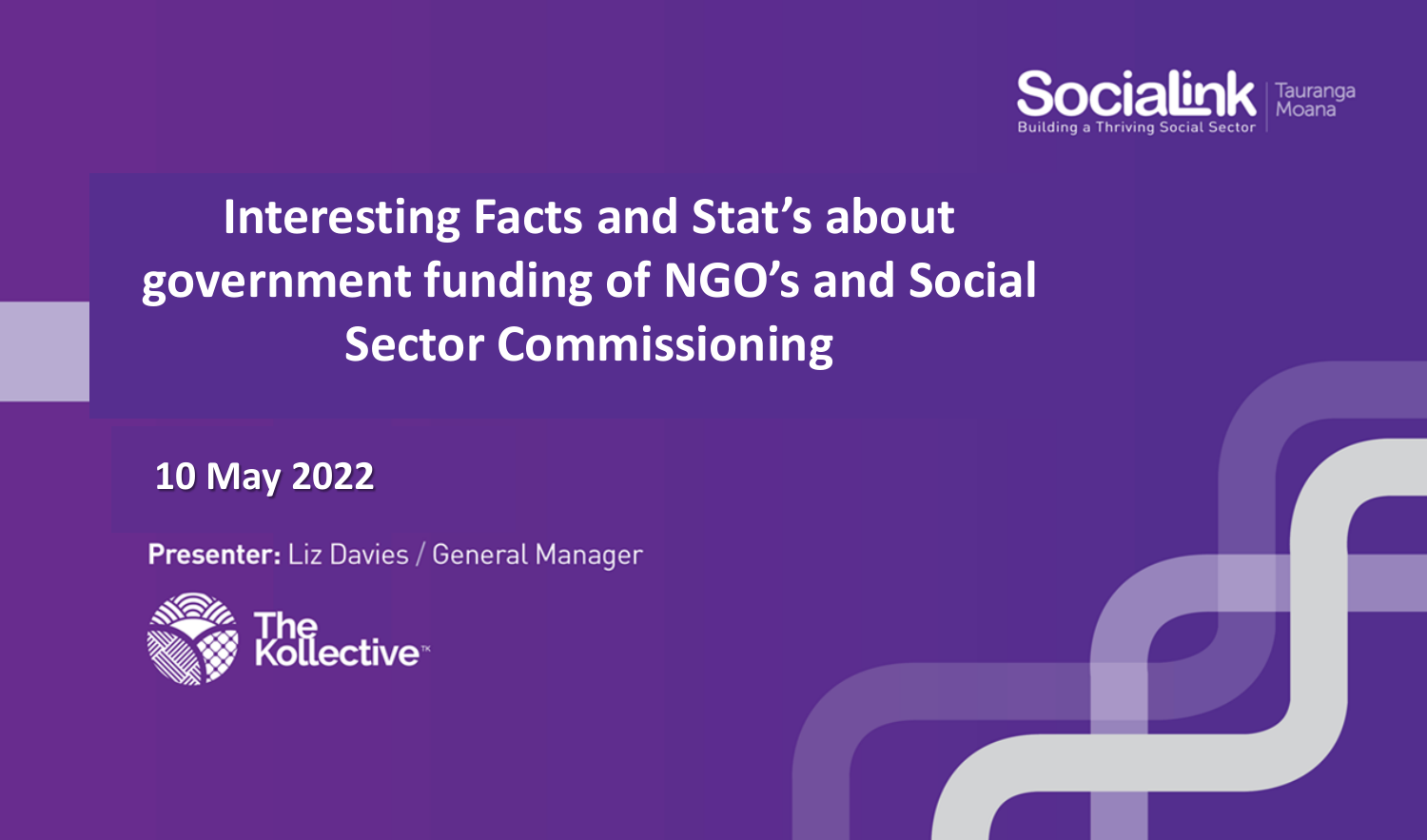## **Interesting facts and stat's about funding of NGO's**



- There are approximately 15 to 20 public service departments and Crown entities that commission social services from NGOs
- In 2020/21 it is estimated that between \$6 and \$7 billion went to NGOs for social services
- Ministry of Health (excluding DHBs) and ACC accounts for around 70 percent of the total funding (36 percent and 34 percent respectively)
- In 2020/21 social sector government departments and Crown entities had at least 18,800 arrangements with NGOs – this includes contracts, grants, and other agreements.
- Government departments and Crown entities with around 2,000 or more arrangements included the Ministry of Health, Ministry of Social Development, Department of Internal Affairs, Ministry of Education, ACC and Oranga Tamariki.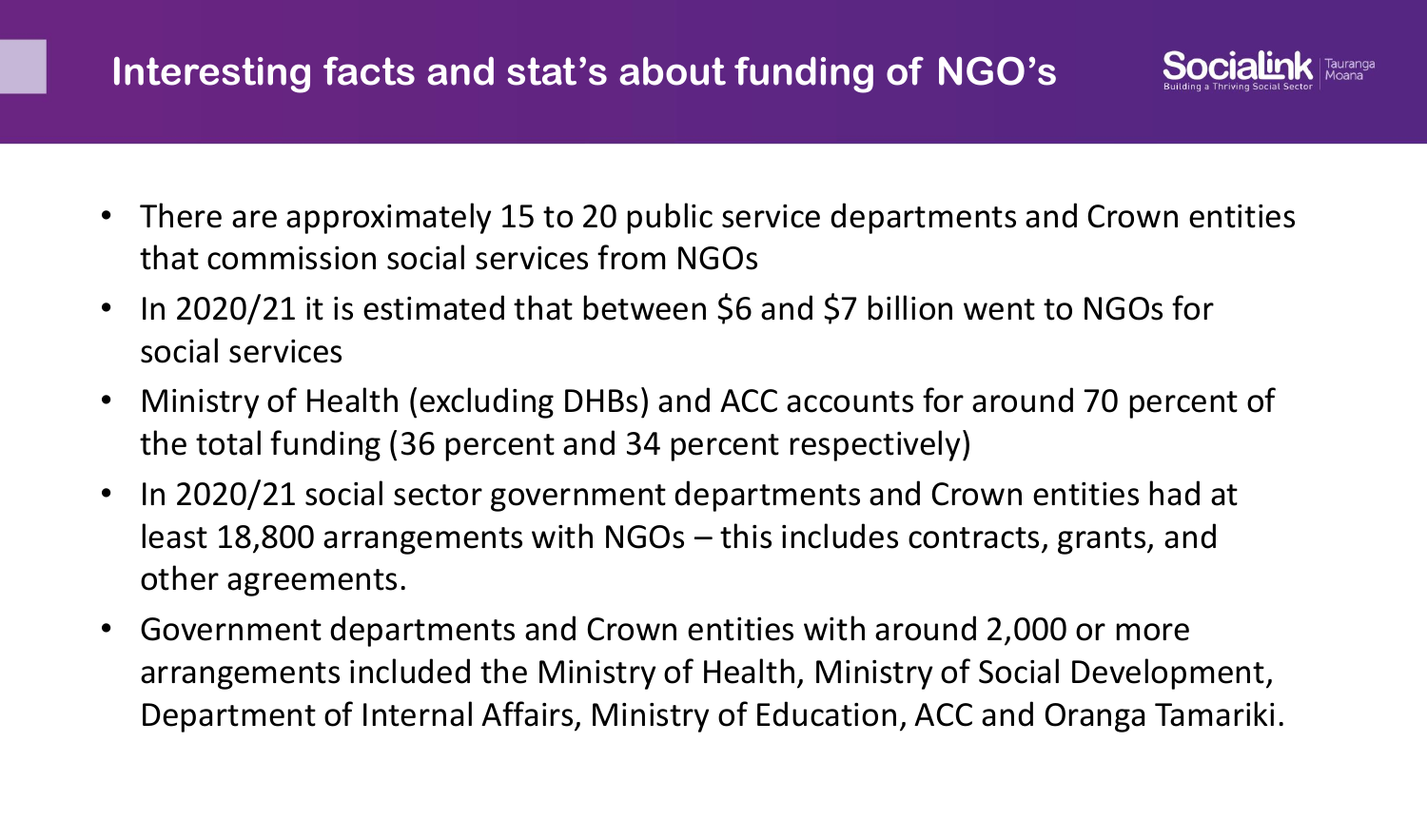## **Interesting facts and stat's about funding of NGO's**



- Approximately 5,800 NGO's receive government funding
- MOH have 5,613 providers that they fund
- 20 percent of contracts that were current in 2020/21 were awarded to Māori, and 5 percent to Pacific
- Of nine government departments and Crown entities:
	- The mean value of contracts across for 2020/21 is \$247,293.
	- 60 percent of the contracts for services are less than \$100,000 for the year (2020/21) which accounts for 9 percent of total spend.
	- 18 percent of the spend is due to 9 contracts (\$274.2m total)
	- nearly half of these contracts (47%) in 2020/21 are over 3 years in length
- For the majority of contracts reporting from NGOs occurs between 2 and 12 times a year, with 27 percent reporting monthly.
- The majority of monitoring happens between 2 and 4 times a year, and takes place via a visit to the NGO.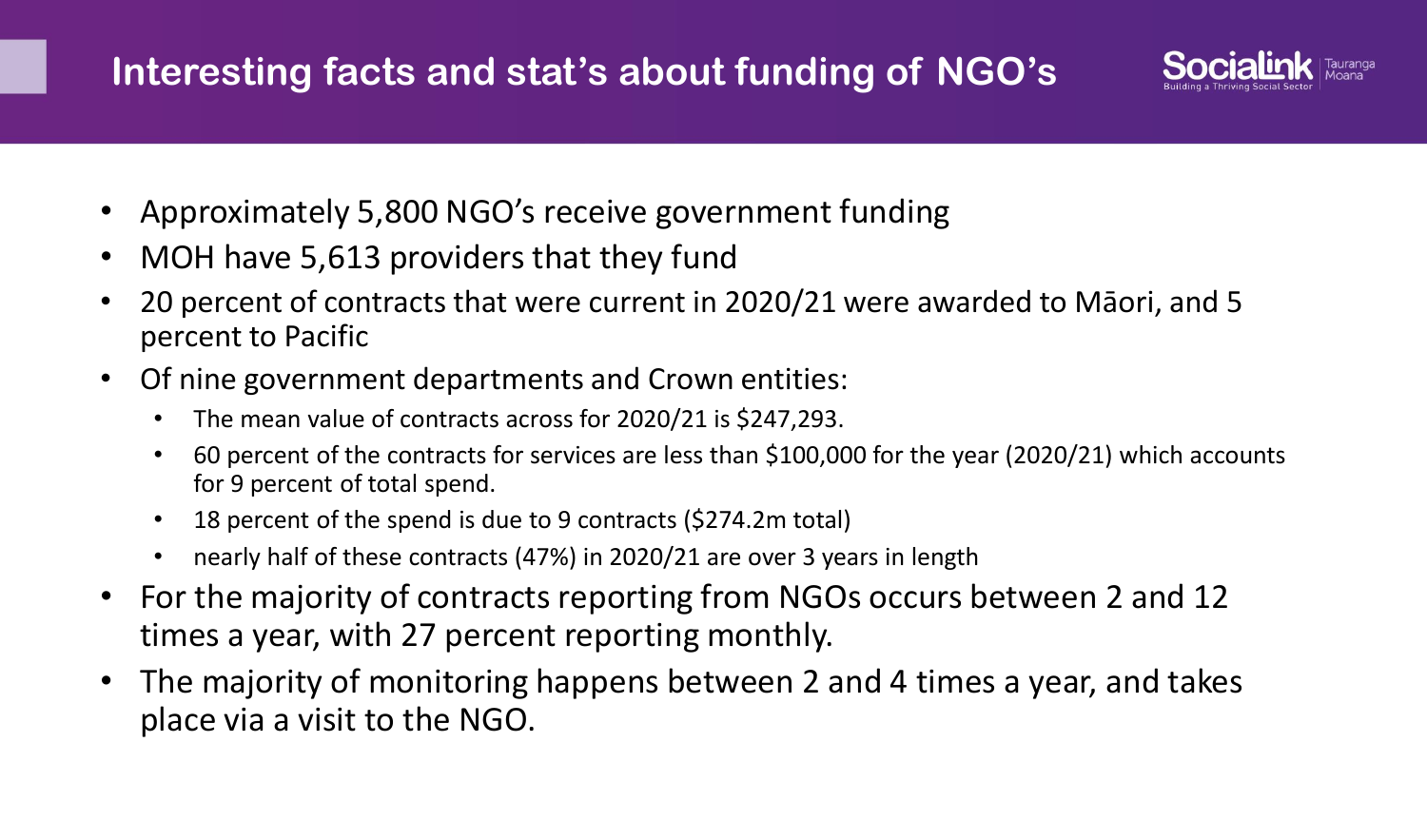# **Overview of changes to commissioning**



- A change in approach to commissioning social services agreed by Government in late 2021
- This applies across all govenrment departments that commission social services
- The change was informed by conversations between Government and NGO's
- The key change is from a transactional to a relational approach becoming the 'default' way to commission social services
- This will require a change of mindset, culture and behaviour so is being phased in over six years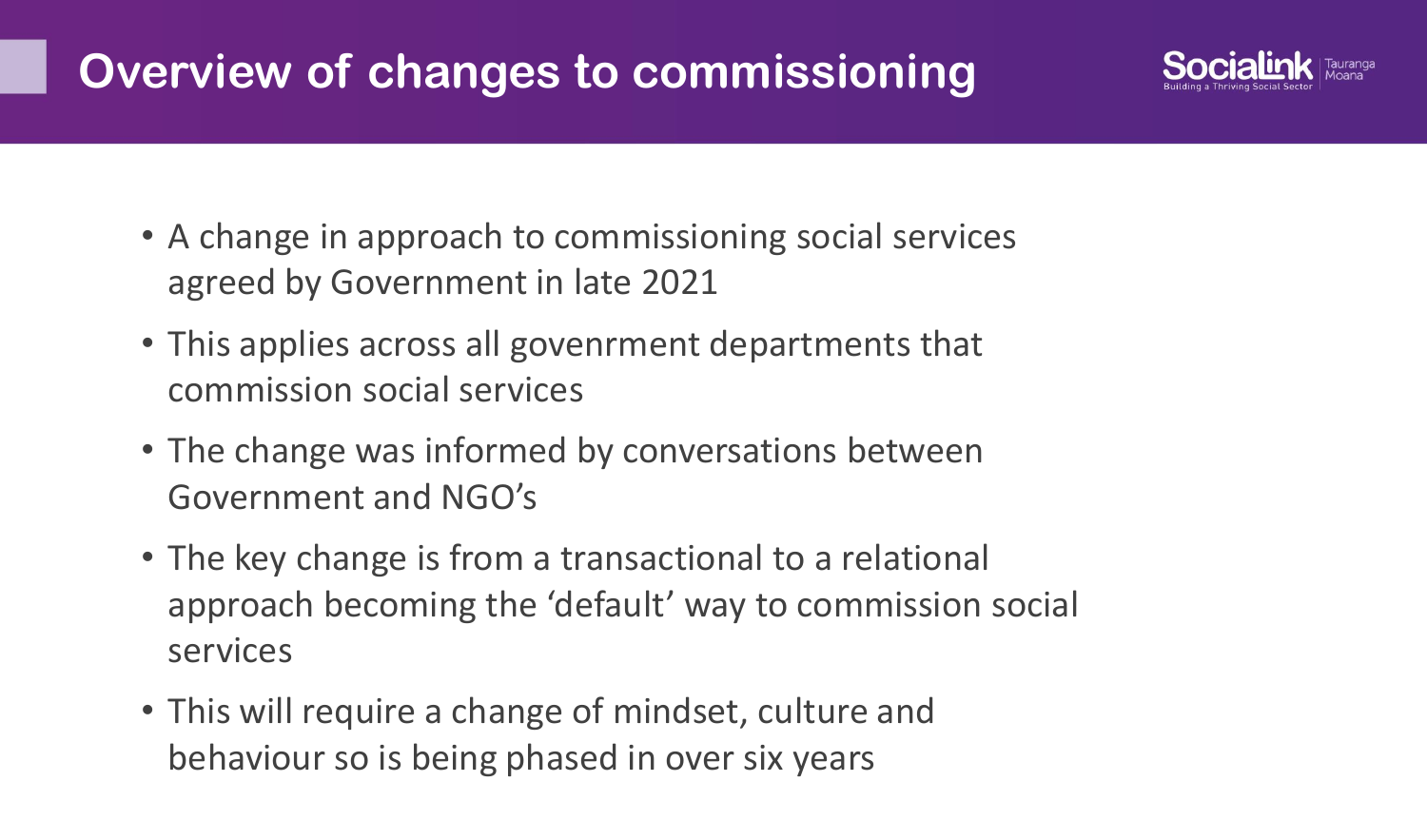### **Principles for social sector commissioning**



- Individuals, families, whānau and communities exercise choice
- Māori-Crown partnerships are at the heart of effective commissioning
- The sector works together locally, regionally and nationally
- The sector is sustainable recognise the true cost of service provision and the value of the work that social sector staff are undertaking
- Decisions and actions are taken transparently
- The sector is always learning and improving
- Commissioning is responsive to the equity of unique
- and diverse populations